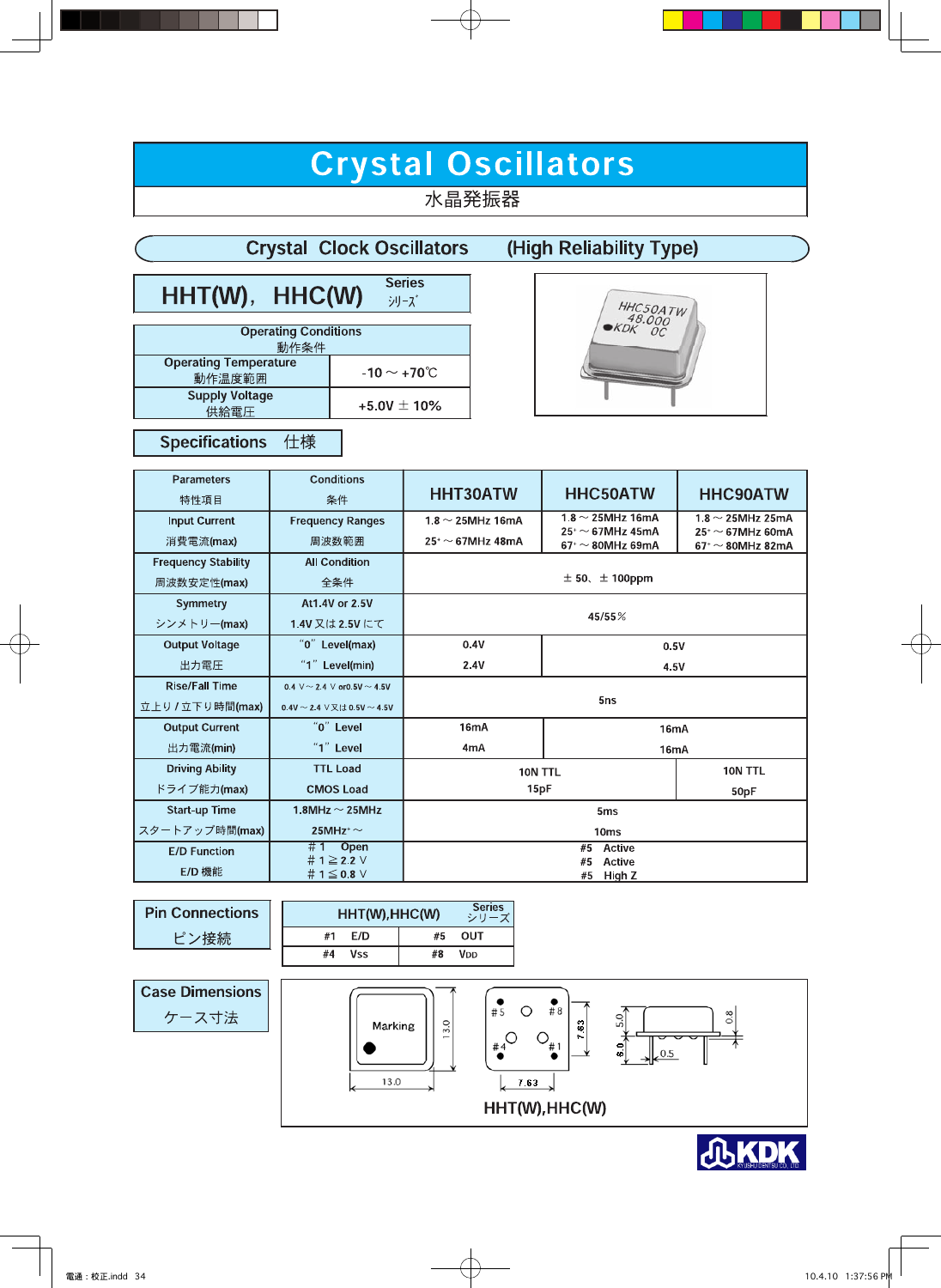## **Crystal Oscillators**

### **HHT(W)-TYPE PARTS MODELING**

# **HHT(W) Series**

**PARTS MODELING**

## **Model HHT(W) 3 0 A T W 27.000MHZ**

|             | <b>JENIEJ</b> |                            |           |                              |      |
|-------------|---------------|----------------------------|-----------|------------------------------|------|
|             | HHT(W) TYPE   |                            |           | TTL                          | 8PIN |
| <b>TYPE</b> |               |                            |           |                              |      |
|             | 3             |                            |           | TTL $(N=10)$                 |      |
|             |               | <b>FREQUENCY STABILITY</b> |           |                              |      |
|             | 0             | =                          |           | $±100$ ppm                   |      |
|             | 5             | =                          | $±50$ ppm |                              |      |
|             | 3             | $=$                        | $±30$ ppm |                              |      |
|             | 2             | =                          | $±25$ ppm |                              |      |
|             | Y             |                            | $±20$ ppm |                              |      |
|             |               |                            |           | <b>OPERATING TEMPERATURE</b> |      |
|             | Α             | =                          | -10       | $+70$                        |      |
|             | в             | =                          | $-20$     | $+70$                        |      |
|             | С             | $=$                        | $-40$     | $+80$                        |      |
|             | D             | =                          | 0         | $+60$                        |      |
|             | Е             | =                          | 0         | $+70$                        |      |
|             | F             | =                          | -40       | $+85$                        |      |
|             |               |                            |           |                              |      |

OTH: Please ask us for other operating temperatures.

**FUNCTION**  $T = ED High Z$ **FREQUENCY** 1.800MHZ 80.000MHZ

OF DIE O

#### EX.

| HHT30ETW | 27.000MHZ | $100$ ppm/0 $+70$      |
|----------|-----------|------------------------|
| HHT30ATW | 32.000MHZ | $±100$ ppm/-10 $+70$   |
| HHT3YATW | 34.368MHZ | $\pm 20$ ppm/-10 $+70$ |
| HHT35ATW | 40.000MHZ | ±50ppm/-10 +70         |

**http://www.kdk-group.co.jp**

<Tokyo Sales Office><br>183-0055 11-10-3-4F<br>193-4F 1-10-3-4F 1-10-3-4F TEL: 042-367-8010 / FAX: 042-367-8014<br>E-mail: sales@kdk-group.co.jp

<China Sales Office><br>200233 1905 - 200233 1905 - 200233 1905 1905 1905 1909 1910 1920 TEL: 021-64271711/54259057\*806 / FAX: 021-64270163<br>E-mail: kdksh@kdk-group.com.cn

#### **KYUSHU DENTSU CO., LTD. (KDK)**

<本社営業> <Head Office / Main Factory> 856-0006 340 340 340 340 366-0006 340 340 5 340 5 340 5 340 Fukushige-cho, Omura City, Nagasaki, 856-0006, Japan<br>TEL: 0957-55-1313 / FAX: 0957-27-4018 5 340 FL: +81-957-55-1313 / FAX: +81-957+27+4018 TEL: 0957-55-1313 / FAX: 0957-27-4018<br>
TEL: +81-957-55-1313 / FAX: +81-957+27+4018<br>
E-mail: kdk@kdk-group.co.jp<br>
E-mail: kdk@kdk-group.co.jp E-mail: kdk@kdk-group.co.jp E-mail: kdk@kdk-group.co.jp

> 1-10-3-4F Fuchu-cho, Fuchu City, Tokyo, 183-0055, Japan TEL: +81-42-367-8010 / FAX: +81-42-367-8014<br>TEL: +81-42-367-8010 / FAX: +81-42-367-8014<br>E-mail: sales@kdk-group.co.jp

Room 809, Yuanxhong Science & Reserch Building, E-mail: kdksh@kdk-group.com.cn TEL: 021-64271711/54259057\*806 / FAX: 021-64270163 E-mail: kdksh@kdk-group.com.cn